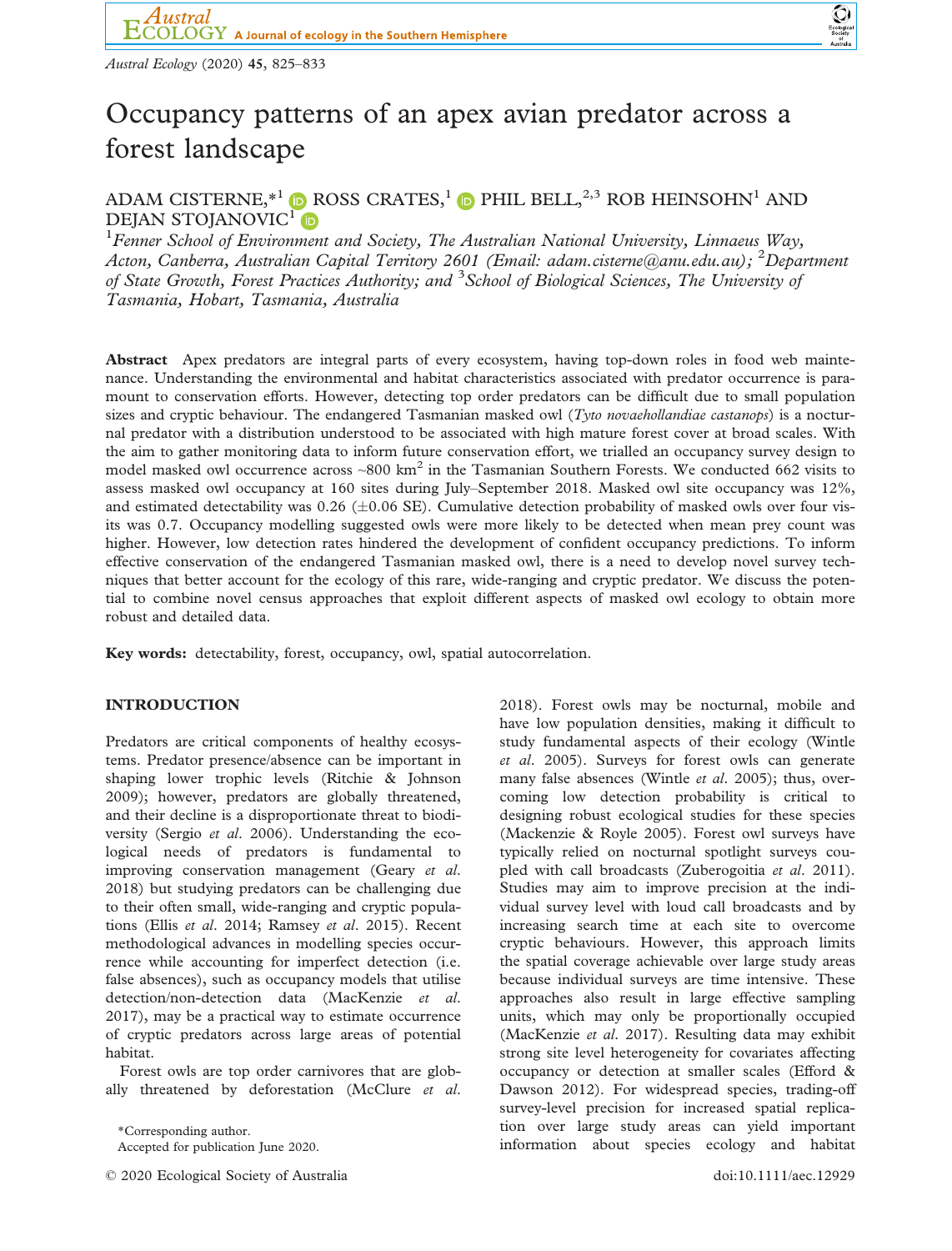utilisation (Piorecky & Prescott 2006; Crates et al. 2017).

Spatial autocorrelation is another expected feature in species occurrence data (Hawkins 2012). It arises from spatially correlated environmental variables (Lichstein et al. 2002), or similar occupancy probabilities in neighbouring sample units (Webb & Merrill 2012), and its effect on the predictions of species occurrence models is varied (Lichstein et al. 2002; Hawkins 2012). Where spatial effects are present, employing analytical methods that explicitly account for spatial autocorrelation can improve occupancy estimates (Piorecky & Prescott 2006; Webb et al. 2014).

Tasmanian masked owls, Tyto novaehollandiae castanops, are endangered but widespread, with a preference for mature forest cover (Todd et al. 2019). Accurate population estimates and information on fine scale habitat preferences is limited (Bell et al. 1997; Mooney 1997), but because the species is threatened, addressing these knowledge gaps is critical to informing conservation action. Here we examine whether habitat characteristics and prey availability predict presence/absence of Tasmanian masked owls across a forest landscape and evaluate the efficacy of rapid surveys using call broadcast over large scales. We applied an occupancy modelling framework to survey habitat in an area subject to widespread and intensive logging. We minimised time spent at individual site visits in order to increase spatial replication of small sample units across the study area (Crates et al. 2017; Webb et al. 2017) to better understand masked owl habitat occupancy (i.e. use) at the landscape scale. We assess the degree of spatial autocorrelation in our data and employ a second analytical step to account for its possible effects on occupancy estimation. We aim to advance knowledge of the occurrence of masked owls because deforestation may be threatening habitat before the conservation requirements of Tasmanian masked owls can be identified.

## METHODS

#### Study area

We surveyed  $~800$  km<sup>2</sup> across the southern forests of Tasmania, including forest patches in adjacent agricultural landscapes. The study area ranged from sea level to  $~\sim$ 700 m and was dominated by wet *Eucalyptus* forest, with temperate rainforest and other mesic vegetation in the understorey. These forests have been severely fragmented by industrial logging (Webb et al. 2018) that created a patchwork of cleared land, regenerating and old-growth native forest and plantation (Hickey 1994). Mean minimum and maximum temperatures in the region ranged from 0.7 to 12.8°C from July through September 2018 and average monthly rainfall from 40 to 177 mm (BOM 2018).

#### Sites

A pilot study indicated that the masked owl call broadcast was weakly audible to humans at <250 m distance from the site centroid using an Ultimate Ears Megaboom. To ensure observer ability to detect owl calls, we defined sites as a 200 m radius around the centroid. We selected 160 survey sites across the study area (Fig. 1) with the aim of maximising site replication within mature habitat and on the basis that they contained large mature eucalypts, ensuring the presence of potential masked owl habitat. Selection was made with the aid of the aerial forest inventories that quantify the extent of mature, cavity bearing forest (FPA 2011) and field assessments. Site selection was limited by road conditions, safety, locked gates and private property lines. Sites ranged from 500 to 2000 m between nearest neighbours with a mean distance to nearest neighbour of  $\sim$ 750 m. 87 of these sites had previously been surveyed for sugar gliders Petaurus breviceps (Allen et al. 2018) which are an important prey species of masked owls, and predator of swift parrots (Stojanovic et al. 2014).

#### Habitat characteristics

We used QGIS to derive altitude and proportion of mature forest cover within 250, 500, 1000, 1500 and 2000 m radii from the site centroid. We estimated mature forest cover following (Stojanovic et al. 2012) using the aerial forest inventories that quantify the extent of mature, cavity bearing forest (FPA 2011). At each site, we used  $25 \times 20$  m quadrats to quantify fine scale habitat characteristics. Within quadrats we recorded the following: (i) the number of trees in seven diameter at breast height (DBH) categories (10–20, 21–50, 51–100, 101–150, 151–200, 201–300 and >300 cm), (ii) height of the tallest tree, (iii) the number of mature tree crowns, (iv) percentage cover of the emergent tree cover, (v) canopy cover, (vi) understory cover, (vii) combined total cover, (viii) ground cover.

We estimated cover as the mean of the proportion of field of view occupied in a 50 cm square at two points within the quadrat.

#### Survey

We undertook repeated 10-min site visits (3–5 visits per site) from July to early September of 2018. We chose winter, to maximise call responses (Todd et al. 2018), potentially arising from increased territoriality prior to breeding (Mooney 1997). Surveys involved the following: (i) 2 min of listening and scanning the forest with a thermal imaging telescope (Pulsar Quantum Thermal HD XQ), (ii) 6 min of intermittent masked owl call broadcast from a portable speaker and (iii) 2 min of listening and scanning with the thermal imaging telescope. We recorded masked owl detections (by sight or sound) throughout the survey period. We observed potential prey species using a thermal imaging scope and confirmed species (where possible) using binoculars and spotlight during the 2 min preceding and following the call broadcast. We conducted surveys from dusk until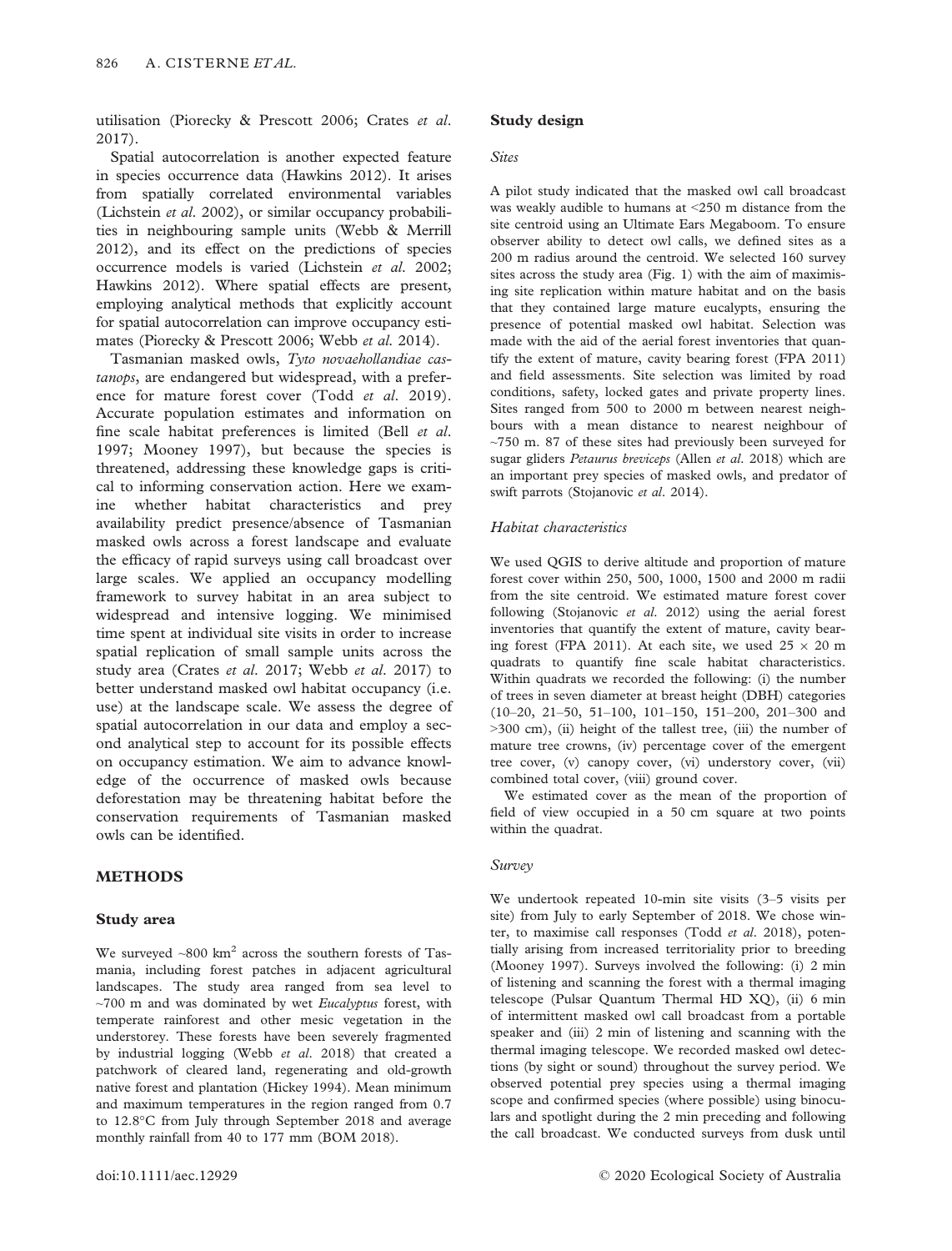

Fig. 1. The study region was across  $800 \text{ km}^2$  in the Tasmanian Southern Forests. Open circles indicate sites where Tasmanian masked owl were not detected and closed circles indicate sites where Tasmanian masked owl were detected.

dawn. To reduce the potential effects of weather on detection likelihood, we only conducted surveys in fine conditions with  $\leq 10$  km h<sup>-1</sup> wind and no rain (Takats & Holroyd 2006; Todd et al. 2019). We recorded the following: (i) detection/non-detection of Tasmanian masked owl, (ii) counts of prey (sugar glider, ringtail possum Pseudocheirus peregrinus, brushtail possum Trichosurus vulpecula and other small ground and scansorial mammals (we did not attempt to identify non-arboreal mammals to species); (iii) temperature (0–5, 6–10 and >10 $^{\circ}$ C); (iv) moon phase. To estimate prey abundance at sites, we calculated mean prey abundance at each site as  $\sum$  (per visit prey count)/ number of visits. To estimate prey diversity at sites, we pooled prey into five groups: (i) sugar glider, (ii) ringtail, (iii) brushtail, (iv) small ground and (v) unknown arboreal. Per visit prey diversity was the total number of prey groups observed divided by five. Mean site prey diversity was ∑ (per visit diversity)/number of visits (i.e. detecting every prey group at every visit would yield a mean diversity of 1).

## Statistical analysis

Given that owl surveys are expected to produce many false absences (Wintle et al. 2005), we first used an occupancy modelling approach (MacKenzie et al. 2002) to fit single season occupancy models in R (R-Core-Team 2018) using

the package unmarked (Fiske & Chandler 2011). This package fits zero-inflated binomial models to detection/non-detection data and allow for site specific and survey specific covariates to be fit with occupancy and detection probability estimates, respectively (Fiske & Chandler 2011). Sitelevel covariates that could influence masked owl occupancy of a site were fitted in the occupancy component of models, including the forest cover radii, altitude, habitat characteristics derived from quadrats, mean site prey abundance and the mean site prey diversity. Observation level covariates (that could affect detection likelihood) were fitted in the detection component of models and included temperature and moon phase. Wind and precipitation were not included as we controlled for these in the study design. Due to a sparse dataset (see Results), we chose not to over-parameterise and to assess models with only a single term in detection and occupancy. We selected the best model using the Akaike information criterion (AIC) where the best models were Δ AIC < 2. Model fit was tested with a Mackenzie and Bailey goodness of fit test, which tests whether a bootstrapped  $\chi^2$  (chi-squared) statistic simulated from the observed data is within the distribution of expected  $\chi^2$ (Mazerolle & Mazerolle 2017).

Given the likelihood of spatially correlated detections from our study design, we assessed spatial autocorrelation (SAC) in our data using spatial correlograms based on global Moran's I (Tiefelsdorf 2006) in the R package pgirmess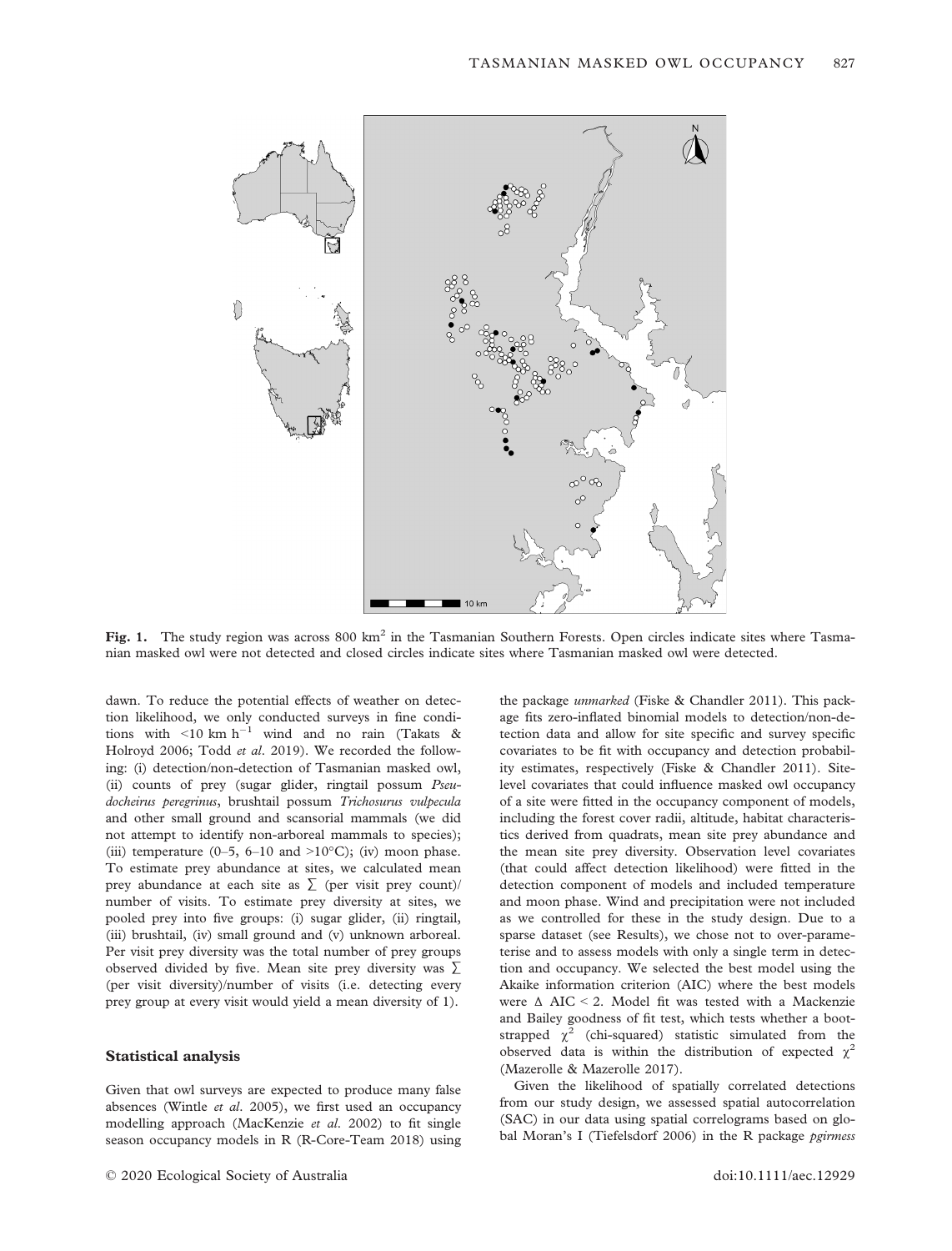(Giraudoux et al. 2018). We used spatial simultaneous autoregressive (SAR) models to account for the effects of SAC at multiple spatial scales. SARs include a spatially weighted matrix based on neighbourhoods by distance that accounts for effects of neighbouring location values on the response variable at each location (Kissling & Carl 2008). We justify a simple spatial modelling process that does not account for imperfect detection (Crates et al. 2017) because, although our detection probability was low, our survey effort was substantial and therefore our cumulative detection probability is sufficiently high at most sites (Garrard et al. 2008). We started with an elimination process based on AIC scores in a generalised linear model (GLM binomial) framework, for parameter reduction from a saturated model. We then defined spatial simultaneous autoregressive models (SARs) for the best model, including weighted matrices generated for multiple neighbourhoods by distance bands ranging from 0.5 to 33 km radii, as a spatial covariate. SARs were implemented in the spdep package (Bivand et al. 2011) in R. We ranked the SARs based on AIC scores.

## RESULTS

We undertook 662 surveys over 160 sites, (median of four surveys per site). We detected masked owls in 29 surveys at 19 sites. Table 1 summarises the key habitat variables at each site.

Naïve masked owl occupancy was 0.12, approximately 2/3 the modelled occupancy estimate

Table 2. Model selection results for single season occupancy models

| Model                                                    | nPars | $\triangle$ AIC <sup>†</sup> | logLik    |
|----------------------------------------------------------|-------|------------------------------|-----------|
| $\varphi$ (mean prey abundance). $\rho(.)$               | 3     | $\left( \right)$             | $-97.57$  |
| $\varphi$ (mean prey abundance).<br>$\rho$ (temperature) | 4     | 0.93                         | $-97.04$  |
| $\varphi$ (mean prey abundance).<br>$\rho$ (moon phase)  | 4     | 1.2.                         | $-97.17$  |
| $\varphi$ (mean prey diversity). $\rho(.)$               | 3     | 3.63                         | $-99.39$  |
| $\varphi$ (mean prey diversity).<br>$\rho$ (temperature) |       | 4.3                          | $-98.72$  |
| $\varphi$ (mean prey diversity).<br>$\rho$ (moon phase)  | 4     | 4.68                         | $-98.91$  |
| $\varphi$ (.). $\rho$ (.)                                | 2     | 13.48                        | $-105.32$ |

nPar, number of parameters.

AIC of the top model was 201.15.

 $(0.18 \pm 0.05 \text{ SE})$  assuming constant occupancy and detection. Based on AIC scores (Table 2), the top ranked model included a significant positive effect of the mean prey abundance on the likelihood of masked owl occupancy (model estimate:  $1.79 \pm$ 0.773,  $\alpha$ : 2.32,  $P$ : 0.02, Fig. 2) and assumed constant detection (model estimate:  $-1.08 \pm 0.31$ , z:  $-3.49$ , P: 0.0005). The other 2 top models based on  $\Delta$  $AIC < 2$  (Table 2) included a significant positive effect of mean prey abundance on occupancy and a positive, though not significant, effect of temperature

Table 1. Summary of habitat variables within site quadrats where masked owls were detected and were not detected. (a) DBH 10–20 cm. (b) Other variables

| Stem count                  | $0 - 25$              | $26 - 50$           | $51 - 75$                                 | $76 - 100$              | >100 |  |
|-----------------------------|-----------------------|---------------------|-------------------------------------------|-------------------------|------|--|
| (a)                         |                       |                     |                                           |                         |      |  |
| Proportion of sites         |                       |                     |                                           |                         |      |  |
| Masked owl detected         | 0.37                  | 0.16                | 0.26                                      | 0.11                    | 0.11 |  |
| Masked owl not detected     | 0.21                  | 0.17                | 0.30                                      | 0.11                    | 0.21 |  |
|                             |                       |                     | Mean (standard deviation; standard error) |                         |      |  |
| Habitat variable            |                       | Masked owl detected |                                           | Masked owl not detected |      |  |
| (b)                         |                       |                     |                                           |                         |      |  |
| DBH 21-50 cm                | 8.9(7.7)(1.8)         |                     |                                           | 8.9(7.2)(0.6)           |      |  |
| DBH 51-100                  | $4.2$ $(4.7)$ $(1.1)$ |                     |                                           | $3.1$ $(4.0)$ $(0.3)$   |      |  |
| DBH 101-150                 | 0.5(1.1)(0.2)         |                     |                                           | 0.6(1.2)(0.1)           |      |  |
| DBH > 151                   | 1.3(1.5)(0.3)         |                     |                                           | 1.0(1.5)(0.1)           |      |  |
| Mature crowns (count)       | 15.3(8.5)(2.0)        |                     |                                           | 13.9(8.6)(0.7)          |      |  |
| Tallest tree (m)            | 45.3(15.0)(3.4)       |                     |                                           | 42.9(13.0)(1.1)         |      |  |
| Emergent tree cover $(\% )$ | 25.2(20.0)(4.6)       |                     |                                           | 16.4(17.9)(1.5)         |      |  |

Canopy cover (%) 32.1 (28.6) (6.6) 37.7 (24.6) (2.1) Understory (%) 34.7 (25.2) (5.8) 42.3 (26.4) (2.2) Combined total cover (%) 64.0 (22.4) (5.1) 70.0 (18.2) (1.5) Ground cover (%) 71.6 (21.9) (5.0) 66.5 (24.5) (2.1)

† Stems greater than DBH 200 cm were rare and pooled with all stems >150 cm.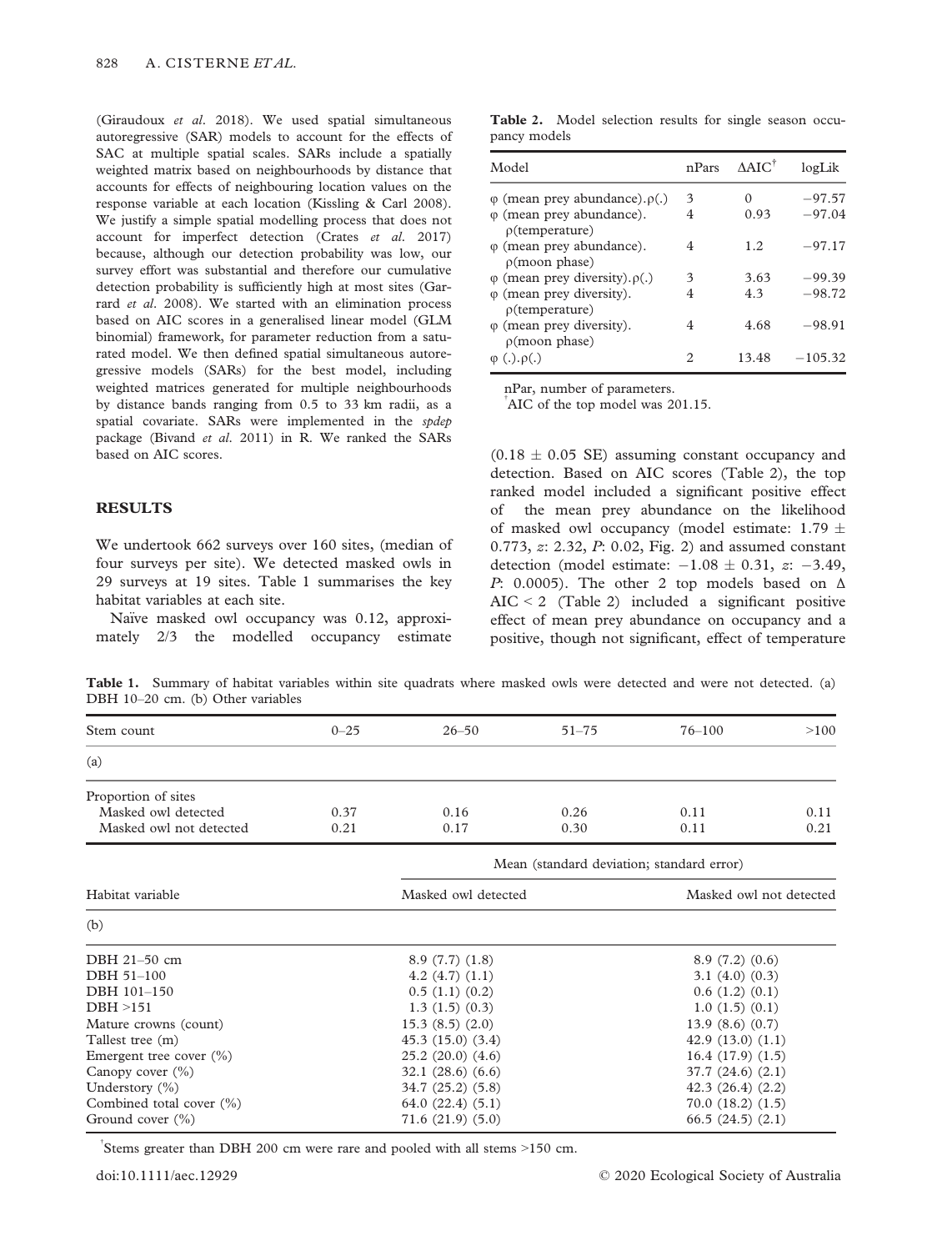

Fig. 2. The probability of masked owl occupancy with increasing mean prey abundance at a site, predicted from a single season occupancy framework, implemented in  $un$ marked. 160 sites in the Tasmanian Southern Forest region were surveyed 3–5 times each for the Tasmanian masked owl (using call broadcasts) and prey (using thermal imaging). Shaded area is the 95% confidence interval for predictions.



Fig. 3. Cumulative probability of detecting Tasmanian masked owl, in the Tasmanian Southern Forest region using a call broadcast, based on a constant detection probability of 0.26 determined from single season occupancy model fit in unmarked. The black line indicates the cumulative probability of detecting Tasmanian masked owl after multiple site visits. The grey ribbon indicates the standard error.



Fig. 4. Spatial autocorrelation (Moran's I) of Tasmanian masked owl detection/ non-detection in a single season occupancy survey of the Tasmanian Southern Forests region in winter of 2018. Grey dots present significant spatial autocorrelation ( $P < 0.05$ ) and black dots non-significant spatial autocorrelation  $(P > 0.05)$ .

(model estimate:  $0.353 \pm 0.343$ , z: 1.03, P: 0.3) or moon phase (model estimate:  $0.188 \pm 0.211$ , z: 0.89, P: 0.4), on detectability. As neither temperature or moon phase contributed significantly to the models ( $\triangle$  AIC < 2) or significantly affected detectability, we accepted the simpler model which included only the effect of mean prey abundance and constant detection. That model passed the Mackenzie and Bailey goodness of fit test ( $P = 0.683$ , where  $H_0$  is no difference between the observed and expected  $\chi^2$ statistics). Mean prey abundance ranged from 0 to 4.5 (mean:  $0.29 \pm 0.05$  SE). Given the estimated detection probability of the preferred model was 0.26  $(\pm 0.06 \text{ SE})$ , the cumulative probability of detecting masked owls if they were present at a site was 0.7 by the fourth visit (Fig. 3; Garrard et al. 2008).

Spatial correlograms demonstrated that masked owl detection data were spatially autocorrelated at distances of 1–3.5 km (Fig. 4). The best fit GLM based on AIC scores included a significant positive effect of mean prey abundance (estimate  $1.239 \pm 0.436$  SE, z: 2.8,  $P = 0.004$ ) and non-significant effects of altitude (estimate  $-0.003 \pm 0.002$  SE,  $z: -1.9$ ,  $P = 0.06$ ) and mature forest cover at 500 m (estimate  $2.378 \pm 1.258$ SE, z: 1.9,  $P = 0.06$ ). The best SAR model using the GLM formula, and identified by AIC scores (Table 3), included a weighted matrix for a distance radius of 1 km as the spatial covariate. The contribution of altitude and mature forest cover at 500 m in this model was small, indicated by a  $\triangle$  AIC  $\ll$  2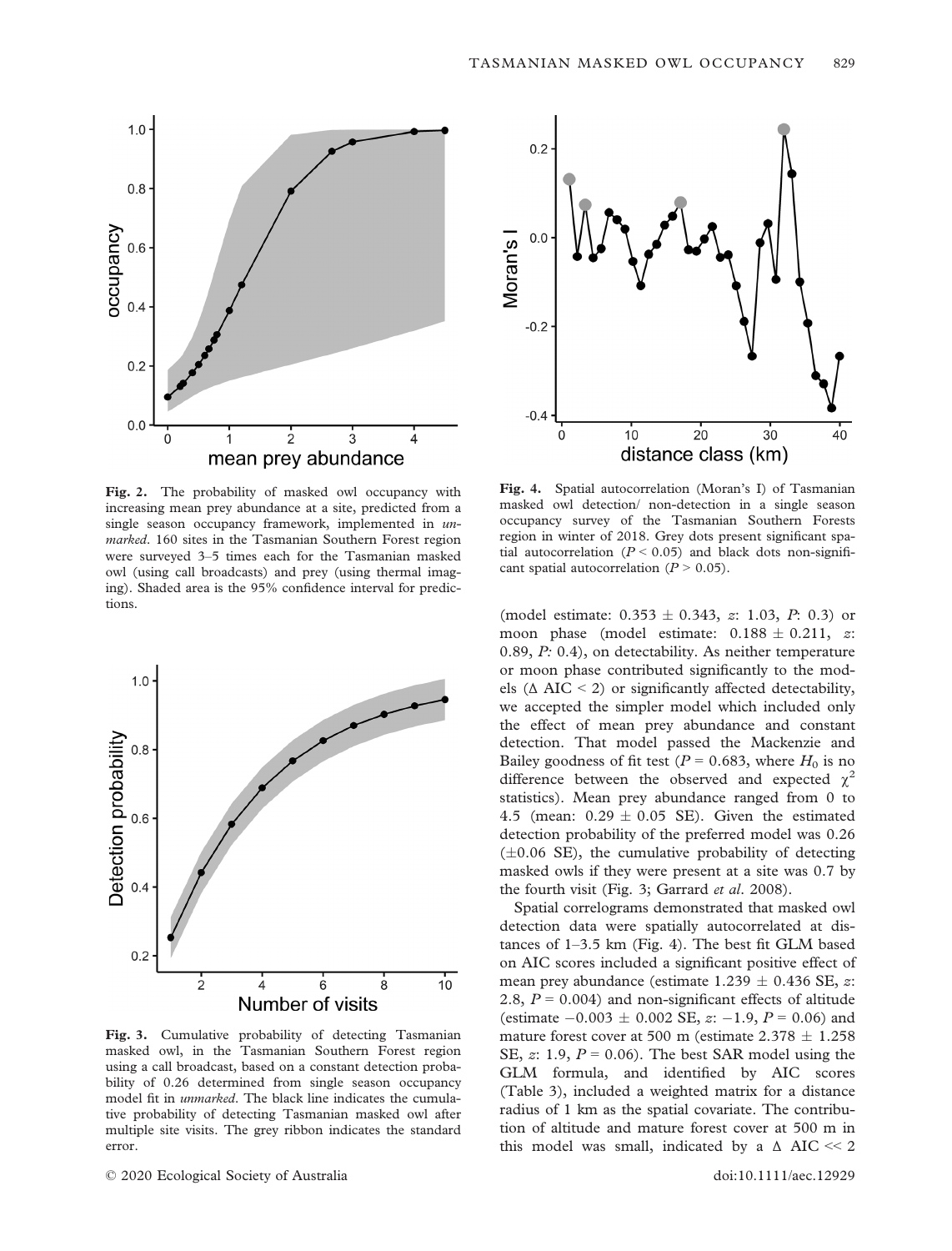| Terms <sup>†</sup>                                                         | Spatial<br>weights <sup><math>\ddagger</math></sup> (m) $\triangle AIC^{\S}$ |     | logLik   |
|----------------------------------------------------------------------------|------------------------------------------------------------------------------|-----|----------|
| $Altitude + mature forest$<br>$(500 \text{ m}) + \text{prev}$<br>abundance | 1000                                                                         |     | $-24.38$ |
| Prey abundance                                                             | 1000                                                                         | 0.2 | $-26.48$ |
| Altitude $+$ mature forest<br>$(500 \text{ m}) + \text{prev}$<br>abundance | 750                                                                          | 4.3 | $-26.57$ |
| Prey abundance                                                             | 750                                                                          |     | -28.88   |

Table 3. Model selection results for simultaneous autoregressive (SAR) models

<sup>†</sup>The terms included in the model; altitude at the centroid, proportion of mature forest cover in a 500 m radius around the centroid and the mean site prey abundance (average across all visits). ‡

Spatial weights matrix created on neighbourhood by the distance indicated in metres.

The AIC of the top model was 62.8.

between it and the next top model, with just mean prey abundance (Table 3). We removed the insignificant terms for a final SAR model ( $\rho$ : 0.43  $\pm$  0.13, *z*: 3.2, P: 0.001) including only a significant positive effect of mean prey abundance (estimate  $0.2 \pm 0.03$ SE,  $\alpha$ : 5.9,  $P: \langle 0.0001 \rangle$ . There was no significant residual SAC in this final SAR model (Moran's I: 0.003, P: 0.45).

## **DISCUSSION**

The effects of habitat and vegetation characteristics on masked owl site occupancy did not rank highly relative to the prey models. However, only 19 sites were used by masked owls during the survey period, and so we interpret our results with caution. We found a positive effect of mean prey abundance per site on the likelihood of masked owl occupancy (Table 2). A model with prey diversity also ranked highly (Table 2). Prey counts were mostly low, and our confidence in estimating the probability of owl occurrence at high mean prey abundance was low (Fig. 2). Other predators show high occupancy at sites where prey is predicted to be more abundant (Martin et al. 2009; Harihar & Pandav 2012) although, in those studies, rates of predator detection are higher. Our data possibly included multiple species, some unidentified and each likely with their own site and survey-level detectability, so we did not attempt to model the occurrence of prey species. Still, our models indicate that prey availability is likely to be an important factor predicting the occurrence of masked owls, and further information about prey populations may yield insight into why some sites are occupied and others are not. The prey species detected in our study were diverse, with equally

diverse habitat preferences (Driessen et al. 1996; Lindenmayer et al. 2008; Cawthen & Munks 2012; Fancourt et al. 2013). For example, the three arboreal species are broadly distributed within mature forested landscapes (Lindenmayer & Cunningham 1997; Allen et al. 2018), whereas both the eastern barred bandicoot and eastern quoll are common at the forest edge (Driessen et al. 1996; Fancourt et al. 2015). In a region of intensive logging and agriculture, prey community assemblages, distributions and abundances will be directly affected by land use (Kavanagh & Stanton 2005; Flynn et al. 2011) and changes to land management (Driessen et al. 1996). Further research is needed to confirm that masked owl habitat use may reflect shifts in prey availability.

In our study, detection data were spatially autocorrelated, which can inflate occupancy estimates and the effects of explanatory covariates (Lichstein et al. 2002; Hawkins 2012). Therefore, we employed analytical methods that separate spatial effects and independent effects (Lichstein et al. 2002). In our analyses, the occupancy predictions of spatial models largely agreed with the predictions of occupancy models; therefore, in our case it is likely that spatial autocorrelation was not affecting the model estimates. Given that spatial autocorrelation was present at small distance classes (1–3.5 km), spatial dependency may have resulted from an increased probability of site occupancy due to the presence of multiple occupied neighbouring sites within an owl home range (Efford & Dawson 2012; Bardos et al. 2015). Designing a survey where sites are spatially independent for species for which home ranges are large and the characteristics are unknown is problematic (Efford & Dawson 2012). Spatially structured detection data can be exploited to estimate species density and delineate home ranges (Chandler & Royle 2013); however, these models require a higher density of detections (Ramsey et al. 2015) than was achieved in our survey. Therefore, we are unable to explicitly attribute spatial structure in our data to masked owl home range characteristics.

Poor detectability limits the precision of occupancy models (; O'Connell Jr et al. 2006; Durso et al. 2011). Employing methods that maximise detections can thus improve occupancy estimation (Bailey et al. 2007; Dupuis et al. 2011; Baumgardt et al. 2014; Specht et al. 2017). Call broadcasts increase the detectability of owls (Wintle et al. 2005); however, the effectiveness of call broadcasts may be affected by many factors, for example, distance, topography and habitat structure affect the passage of sound (Efford & Dawson 2012) or observer error (Takats & Holroyd 2006; Zuberogoitia et al. 2011). Seasonal or other sources of variation in calling behaviour may also bias responses to broadcasts (Zuberogoitia et al. 2019), though there is no evidence for this in the Tasmanian masked owl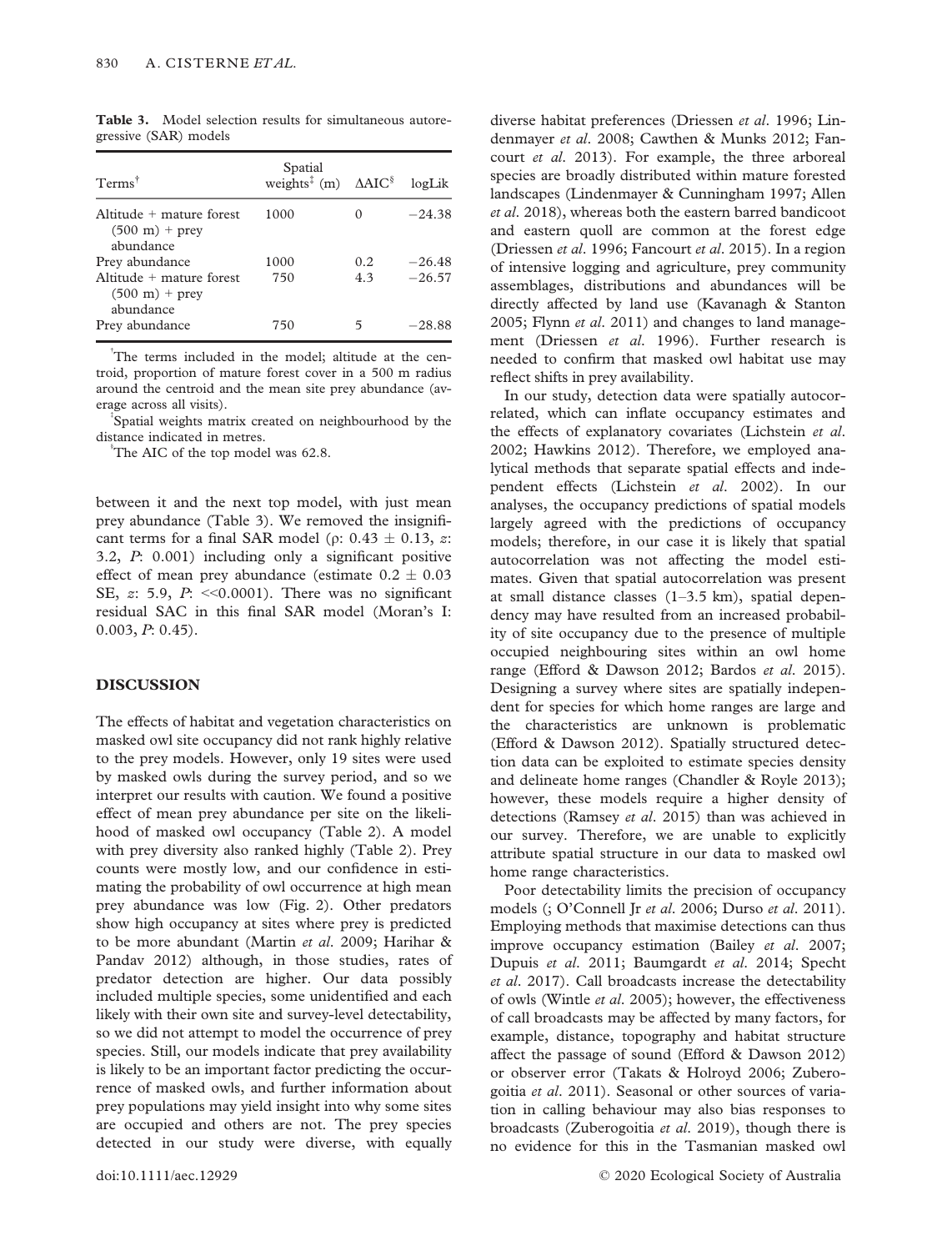(Todd et al. 2018). Our study design traded off time spent at each site for greater spatial replication, coupled with a softened call broadcast, targeted at masked owls within our small sampling units. Our detection probability is low, but consistent with other call broadcast studies (Todd et al. 2019); however, we detected owls at fewer locations. When occupancy is low, a sampling design with a high number of sites is advisable as detectability is estimated from occupied sites (Mackenzie & Royle 2005). Given that both occupancy and detectability were low (0.18 and 0.26, respectively), our survey effort of medium repetition at a high number of sites delivered an acceptable level of precision (see simulations in Appendix S3; Mackenzie & Royle 2005). A low occupancy rate may simply reflect the species use of only a small fraction of their large home ranges at a given time (Kavanagh & Murray 1996; McNabb et al. 2003; Wintle et al. 2005).

Delivering protection for masked owls will require a broad knowledge of how they interact with forest structure and the ecology of their prey. Masked owls occupy large home ranges and may preferentially use different habitat for foraging, roosting and nesting (Kavanagh & Murray 1996; McNabb et al. 2003). It may therefore be difficult to model the effects of habitat characteristics with bird detections made throughout the night. Sampling designs, for example, that target dawn and dusk may have more power to estimate the influence of mature forest characteristics in masked owl occupancy associated with roosting habitat. Detecting sparsely distributed, nocturnal, mobile and cryptic species may be improved by identifying indices of occurrence (Harihar & Pandav 2012; Wolff et al. 2015), rather than trying to detect individual animals. Scats, hair, feathers and footprints are all indicators that a species occurs at a site (Levy 1999; Johnson et al. 2013). Novel techniques such as the use of detection dogs, trained to find owl pellets (Wasser et al. 2012), could improve detection of owls, irrespective of whether they are present at a given site at the time of a survey. Presence of regurgitated pellets may be associated with roosting and nesting sites (Kavanagh 2002), which are important habitats that may go undetected during call broadcast surveys. Future study designs that incorporate multiple methods of detection might increase detection of the species across broader scales and contexts (Nichols et al. 2008). The development of new methods of detection and survey designs is likely to advance habitat models for the species.

## ACKNOWLEDGEMENTS

This work was funded in part through the Stuart Leslie Bird Research Award. We would also like to acknowledge the consultation of Dr Matthew Webb,

Fernanda Alves Amorim, Janneke Vooght, Dr Amelia Koch, Dr Michael Todd and Nick Mooney. We acknowledge Sustainable Timber Tasmania for their help with compliance and access to gated reserves. This research was conducted under the approval of The Australian National University Animal Ethics Committee (A2018/40) and under permit from the Tasmanian Government (TFA 18169).

#### AUTHOR CONTRIBUTIONS

Adam Cisterne: Conceptualization (equal); data curation (lead); formal analysis (equal); methodology (equal); writing-original draft (lead); writing-review & editing (equal). **Ross Crates:** Formal analysis (equal); methodology (supporting); writing-original draft (supporting). Phil Bell: Supervision (supporting); writing-original draft (supporting); writing-review & editing (supporting). Robert Heinsohn: Project administration (lead); supervision (supporting); writing-original draft (supporting); writing-review & editing (supporting). Dejan Stojanovic: Conceptualization (equal); methodology (equal); supervision (lead); writing-original draft (equal); writing-review & editing (equal).

#### **REFERENCES**

- Allen M., Webb M. H., Alves F., Heinsohn R. & Stojanovic D. (2018) Occupancy patterns of the introduced, predatory sugar glider in Tasmanian forests. Austral Ecol. 43, 470–5.
- Bailey L. L., Hines J. E., Nichols J. D. & MacKenzie D. I. (2007) Sampling design trade-offs in occupancy studies with imperfect detection: examples and software. Ecol. Appl. 17, 281–90.
- Bardos D. C., Guillera-Arroita G. & Wintle B. A. (2015) Valid auto-models for spatially autocorrelated occupancy and abundance data. Methods Ecol. Evol. 6, 1137–49.
- Baumgardt J. A., Sauder J. D. & Nicholson K. L. (2014) Occupancy modeling of woodpeckers: maximizing detections for multiple species with multiple spatial scales. J. Fish Wildl. Manage. 5, 198–207.
- Bell P., Mooney N. J. & Wiersma J. (1997) Predicting essential habitat for forest owls in Tasmania. Joint Commonwealth and Tasmania Regional Forest Agreement Steering Committee, Hobart, Tasmania.
- Bivand R. S., Pebesma E., Gomez-Rubio G.. (2013) Applied spatial data analysis with R, 2nd edn. Springer, New York, NY
- BOM (2018) Climate statistics for Australian locations, monthly climate statistics. Hartz, Geeveston (Riuwunna), Dover.
- Cawthen L. & Munks S. (2012) The use of hollow-bearing trees retained in multi-aged regenerating production forest by the Tasmanian common brushtail possum (Trichosurus vulpecula fuliginosus). Wildl. Res. 38, 687–95.
- Chandler R. B. & Royle J. A. (2013) Spatially explicit models for inference about density in unmarked or partially marked populations. Ann. Appl. Stat. 7, 936–54.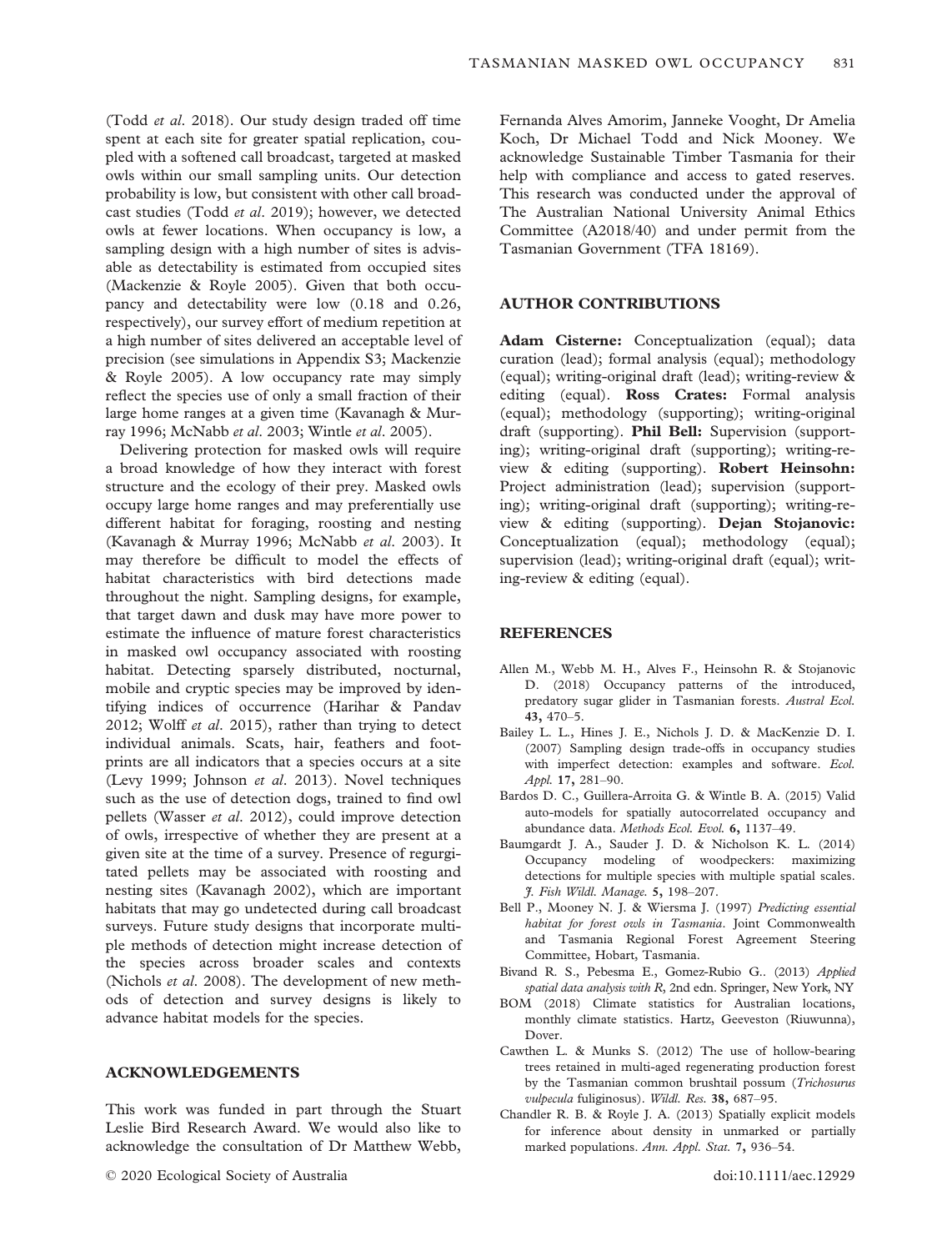- Crates R., Terauds A., Rayner L. et al. (2017) An occupancy approach to monitoring regent honeyeaters. J. Wildl. Manag. 81, 669–77.
- Driessen M. M., Mallick S. & Hocking G. (1996) Habitat of the eastern barred bandicoot, Perameles gunnii, in Tasmania: an analysis of road-kills. Wildl. Res. 23, 721–7.
- Dupuis J. A., Bled F. & Joachim J. (2011) Estimating the occupancy rate of spatially rare or hard to detect species: a conditional approach. Biometrics 67, 290–8.
- Durso A. M., Willson J. D. & Winne C. T. (2011) Needles in haystacks: estimating detection probability and occupancy of rare and cryptic snakes. Biol. Cons. 144, 1508–15.
- Efford M. G. & Dawson D. K. (2012) Occupancy in continuous habitat. Ecosphere 3, 1–15.
- Ellis M. M., Ivan J. S. & Schwartz M. K. (2014) Spatially explicit power analyses for occupancy-based monitoring of wolverine in the US Rocky Mountains. Conserv. Biol. 28, 52–62.
- Fancourt B. A., Hawkins C. E. & Nicol S. C. (2013) Evidence of rapid population decline of the eastern quoll (Dasyurus viverrinus) in Tasmania. Aust. Mammal. 35, 195–205.
- Fancourt B. A., Bateman B. L., VanDerWal J. et al. (2015) Testing the role of climate change in species decline: is the eastern quoll a victim of a change in the weather? PLoS One 10, e0129420.
- Fiske I. & Chandler R. (2011) Unmarked: an R package for fitting hierarchical models of wildlife occurrence and abundance. *J. Stat. Softw.* 43, 1-23.
- Flynn E. M., Jones S. M., Jones M. E., Jordan G. J. & Munks S. A. (2011) Characteristics of mammal communities in Tasmanian forests: exploring the influence of forest type and disturbance history. Wildl. Res. 38, 13–29.
- FPA (2011) Fauna Technical Note No. 2, Assessing Mature Habitat Availability. Forest Practices Authority, Hobart, Tasmania.
- Garrard G. E., Bekessy S. A., McCARTHY M. A. & Wintle B. A. (2008) When have we looked hard enough? A novel method for setting minimum survey effort protocols for flora surveys. Austral Ecol. 33, 986-98.
- Geary W. L., Ritchie E. G., Lawton J. A., Healey T. R. & Nimmo D. G. (2018) Incorporating disturbance into trophic ecology: Fire history shapes mesopredator suppression by an apex predator. *J. Appl. Ecol.* 55, 1594-603.
- Giraudoux P., Giraudoux M. P. & Mass S. (2018) Package 'pgirmess'.
- Harihar A. & Pandav B. (2012) Influence of connectivity, wild prey and disturbance on occupancy of tigers in the humandominated western Terai Arc Landscape. PLoS One 7, e40105.
- Hawkins B. A. (2012) Eight (and a half) deadly sins of spatial analysis. *J. Biogeogr*. **39,** 1-9.
- Hickey J. (1994) A floristic comparison of vascular species in Tasmanian oldgrowth mixed forest with regeneration resulting from logging and wildfire. Aust. J. Bot. 42, 383-404.
- Johnson D. S., Conn P. B., Hooten M. B., Ray J. C. & Pond B. A. (2013) Spatial occupancy models for large data sets. Ecology 94, 801–8.
- Kavanagh R. P. (2002) Comparative diets of the powerful owl (Ninox strenua), sooty owl (Tyto tenebricosa) and masked owl (Tyto novaehollandiae) in southeastern Australia. Ecology and Conservation of Owls, pp. 175–91. CSIRO Publishing, Collingwood, Australia
- Kavanagh R. P. & Murray M. (1996) Home range, habitat and behaviour of the masked owl Tyto novaehollandiae near Newcastle, New South Wales. Emu 96, 250–7.
	-
- Kavanagh R. P. & Stanton M. A. (2005) Vertebrate species assemblages and species sensitivity to logging in the forests of north-eastern New South Wales. For. Ecol. Manage. 209, 309–41.
- Kissling W. D. & Carl G. (2008) Spatial autocorrelation and the selection of simultaneous autoregressive models. Glob. Ecol. Biogeogr. 17, 59–71.
- Levy S. (1999) Geneticists go wild: fur, feathers, feces, and the future of wildlife research. Bioscience 49, 5–8.
- Lichstein J. W., Simons T. R., Shriner S. A. & Franzreb K. E. (2002) Spatial autocorrelation and autoregressive models in ecology. Ecol. Monogr. 72, 445–63.
- Lindenmayer D. & Cunningham R. (1997) Patterns of cooccurrence among arboreal marsupials in the forests of central Victoria, southeastern Australia. Aust. J. Ecol. 22, 340–6.
- Lindenmayer D. B., MacGregor C., Welsh A., Donnelly C. F. & Brown D. (2008) The use of hollows and dreys by the common ringtail possum (Pseudocheirus peregrinus) in different vegetation types. Aust.  $\hat{t}$ . Zool. 56, 1–11.
- MacKenzie D. I., Nichols J. D., Lachman G. B., Droege S., Andrew Royle J. & Langtimm C. A. (2002) Estimating site occupancy rates when detection probabilities are less than one. Ecology 83, 2248–55.
- MacKenzie D. I., Nichols J. D., Royle J. A., Pollock K. H., Bailey L. & Hines J. E. (2017) Occupancy Estimation and Modeling: Inferring Patterns and Dynamics of Species Occurrence. Elsevier Academic Press, Burlington, MA.
- Mackenzie D. I. & Royle J. A. (2005) Designing occupancy studies: general advice and allocating survey effort. J. Appl. Ecol. 42, 1105–14.
- Martin J., McIntyre C. L., Hines J. E., Nichols J. D., Schmutz J. A. & MacCluskie M. C. (2009) Dynamic multistate site occupancy models to evaluate hypotheses relevant to conservation of Golden Eagles in Denali National Park, Alaska. Biol. Cons. 142, 2726–31.
- Mazerolle M. J. & Mazerolle M. M. J. (2017) Package 'AICcmodavg'. R package.
- McClure C. J., Westrip J. R., Johnson J. A. et al. (2018) State of the world's raptors: distributions, threats, and conservation recommendations. Biol. Cons. 227, 390–402.
- McNabb E., McNabb J. & Barker K. (2003) Post-nesting home range, habitat use and diet of a female masked owl Tyto novaehollandiae in western Victoria. Corella 27, 109–17.
- Mooney N. (1997) Habitat and seasonality of nesting masked owls in Tasmania. Australian Raptor Studies 2. Birds Aust. Monogr. 3, 34–9.
- Nichols J. D., Bailey L. L., O'Connell A. F. Jr et al. (2008) Multi-scale occupancy estimation and modelling using multiple detection methods. *J. Appl. Ecol.* 45, 1321–9.
- O'Connell A. F. Jr, Talancy N. W., Bailey L. L., Sauer J. R., Cook R. & Gilbert A. T. (2006) Estimating site occupancy and detection probability parameters for meso-and large mammals in a coastal ecosystem. J. Wildl. Manag. 70, 1625–33.
- Piorecky M. D. & Prescott D. R. (2006) Multiple spatial scale logistic and autologistic habitat selection models for northern pygmy owls, along the eastern slopes of Alberta's Rocky Mountains. Biol. Cons. 129, 360–71.
- Ramsey D. S. L., Caley P. A. & Robley A. (2015) Estimating population density from presence-absence data using a spatially explicit model. J. Wildl. Manag. 79, 491-9.
- R-Core-Team (2018) R: A Language and Environment for Statistical Computing. R Foundation for Statistical Computing, Vienna.